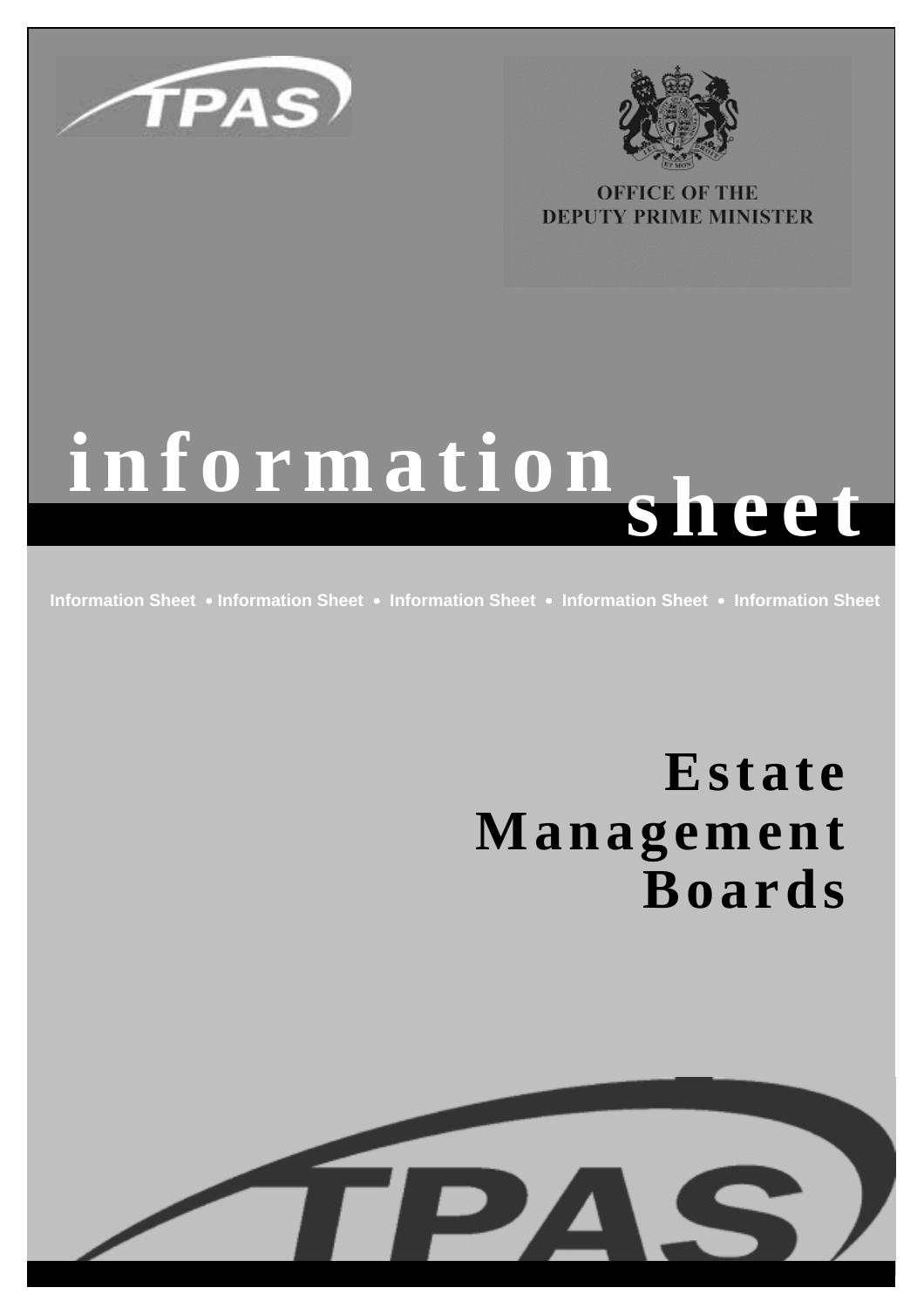### **ESTATE MANAGEMENT BOARDS**

#### **Introduction**

There are a number of options available for tenants to become involved in the management of their homes, including setting up a Tenant Management Organisation, of which an Estate Management Board (EMB) is one example. Funding is available from Department of the Environment for council tenants and the Housing Corporation for housing association tenants. This funding enables agencies (such as TPAS) to carry out in-depth work with tenants on a particular estate and to discuss the options available for greater involvement. There are only two types of Tenant Management Organisation, Estate Management Boards (EMBs) and Tenant Management Co-ops (TMCs).

This Information Sheet is designed to answer tenants' specific questions about EMBs. It covers what an EMB is, what it does, how it is set up, the roles and responsibilities of the EMB and the landlord, and some of the advantages and disadvantages of EMBs.

What is an estate management board?

- Estate Management Boards are often called EMBs for short and that is how we will refer to them in this Information Sheet.
- EMBs are a partnership between tenants and their landlord to give tenants more control over the day to day running of their housing.

An EMB is an independent legal organisation which must register either as an Industrial and Provident Society or as a Tenant Management Company Limited by Guarantee.

What sort of homes can be covered by an estate management board?

- All types of housing. Most EMBs so far have been formed on urban estates, but there are examples of rural EMBs which manage scattered properties.
- Ideally the area managed by an EMB should reflect a recognised neighbourhood or community with logical boundaries and common interests.
- There are no absolute rules on size, but an EMB usually covers between 100 and 1500 homes.

What does an estate management board do?

- It is directly responsible for housing management policies and practices for the homes in the area it covers.
- An annual budget is allocated from the landlord to the estate (or group of homes), and the members of the board decide how this will be spent. (But unlike a Tenants Management Co-op, the EMB does not usually have a cheque book to its own bank account - the EMBs' money is still held within the landlord's overall housing budgets).
- It is up to each EMB to agree which services it will take responsibility for making decisions about. They will be laid out, after negotiation with the landlord, in a detailed document called a Management Agreement. (This is explained in more depth in the section of this Information Sheet about 'Responsibilities of an EMB').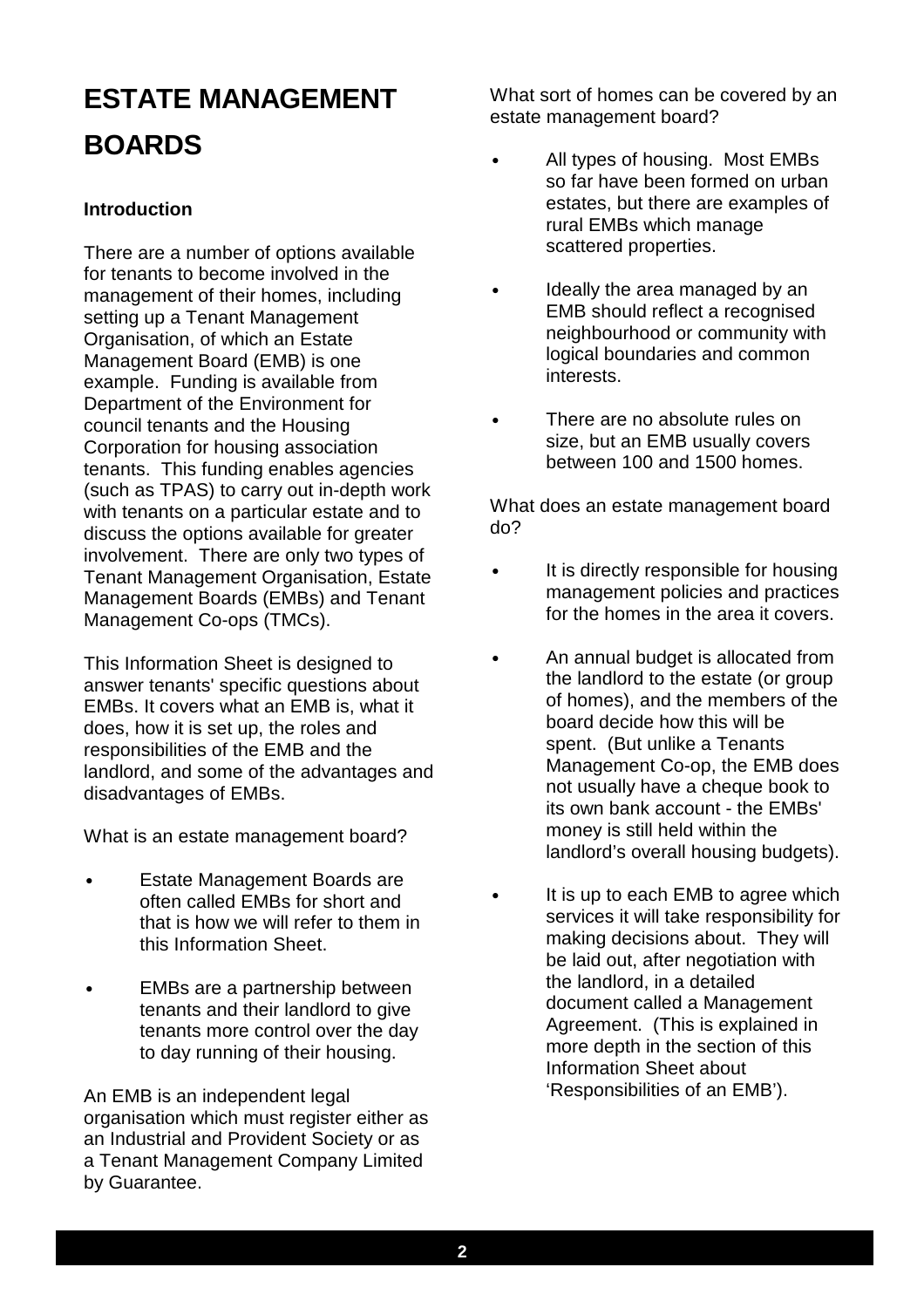#### **Who can be a member of an estate management board?**

- " An EMB is made up of elected tenant representatives, landlord representatives and other co-opted members.
- The board can vary in size depending on the number of homes covered but a typical EMB board could be:
	- 12 tenants
	- 4 landlord representatives
	- 4 co-optees
- Whatever the size of the board, tenant representatives should be in a majority to ensure that there is a strong voice and real decision making power for tenants.
- Owner occupiers (for example, extenants who bought their homes from the landlord) can be represented on the EMB as a co-opted member.

#### **How is an estate management board set up?**

There are three stages:

- **(1) The Promotional Stage**
	- Tenants who are interested in Tenant Management Organisations of which an EMB is an example can get help from a development agency, (for example TPAS), to look at the options.
	- A tenants' association, an Estate Action group or simply any interested tenants can ask TPAS to help.
	- Alternatively, this initiative can come from a landlord

that wants to find out if its tenants are interested in Tenant Management Options.

#### **(2) The Feasibility Stage**

- Grants are available from the Department of the Environment and the Housing Corporation to pay for TPAS, (or a similar agency), to work for about 6 months with a steering group of interested tenants on a 'feasibility study'. A feasibility study will look at all the options for tenant management and narrow down to a preferred option.
- The feasibility study involves meetings, training sessions, surveys and newsletters, all designed to let all tenants in the area know what an EMB and other options involve, and to find out how they feel about setting one up.
- At the end of the study all tenants are balloted to find out if a majority are in favour of the preferred option, for example an EMB, going ahead. If they are, the next stage is the development stage when tenants form a group to employ an agency to help them negotiate the way in which the EMB will work with the landlord.

#### **(3) The Development Stage**

At this stage tenants choose a development agent or staff to assist them. The development stage usually takes between eighteen months and two years.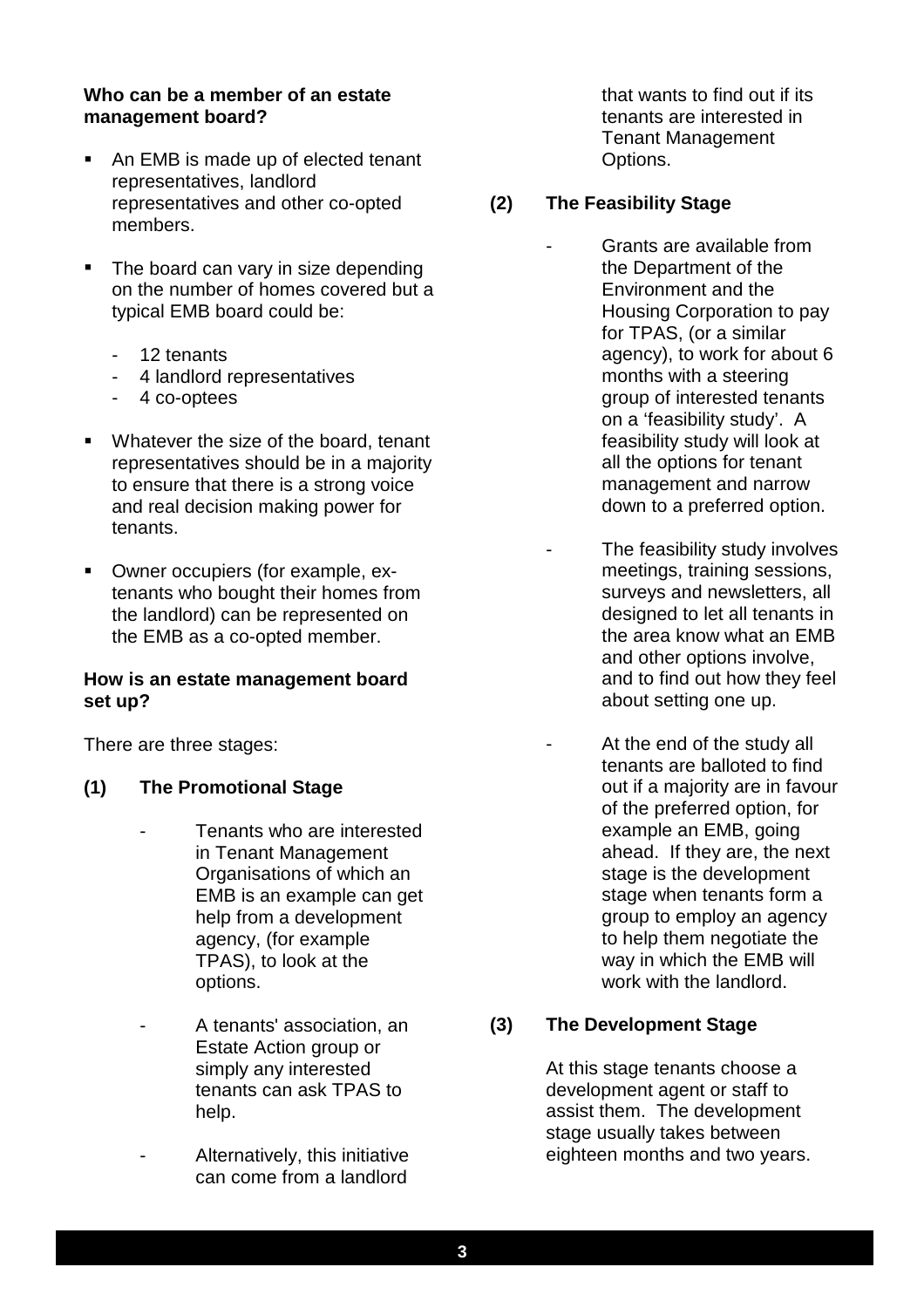Again TPAS or another agency will work closely with tenants at this stage.

- Development is carried out through meetings, training sessions, newsletters, and so on, to enable tenants to gain the necessary knowledge and skills to run an EMB.
	- As part of the development stage tenants usually operate a 'shadow' EMB. This means they get the chance to have a practice run at doing the work of an EMB but at this stage the landlord is still in control whilst the tenants are learning.
	- The Management Agreement is negotiated and written. This sets out the responsibilities of the EMB and the landlord.
- A Local Management Organisation with a membership of tenants, which will eventually elect the tenant representatives to the Board, is set up.
- The EMB is legally established.
- At the end of the development stage all tenants are balloted again to see if a majority wish to proceed with taking over management on their estate on the terms proposed.

#### **What are the responsibilities of an estate management board?**

The responsibilities of an EMB are set out

in a Management Agreement. All management agreements will cover the following:

- A definition of the relationship between the EMB and the landlord.
- The length of time the agreement will run for.
- How it will be monitored and reviewed.
- The procedure that should be followed if either the EMB or the landlord want to end the agreement.
- How any disputes between the EMB and the landlord will be dealt with.
- The financial arrangements.
- The rules of the EMB.

The Management Agreement will also specify which housing management functions the EMB is taking over decision making responsibility for. These may be different for various EMBs but can include all of the following:

- Waiting list, allocations and lettings (within the landlord's policy).
- Rent collection and arrears recovery.
- Tenancy matters.
- Repairs and maintenance.
- Cleaning and caretaking.
- Running of an estate office.
- Management of staff.
- Co-ordination of capital works.
- Monitoring.
- Training for tenants and staff.

#### **What are the responsibilities of the landlord?**

The landlord has some legal responsibilities and these functions cannot be delegated to an EMB.

- Ownership of the homes.
- Overall housing policy.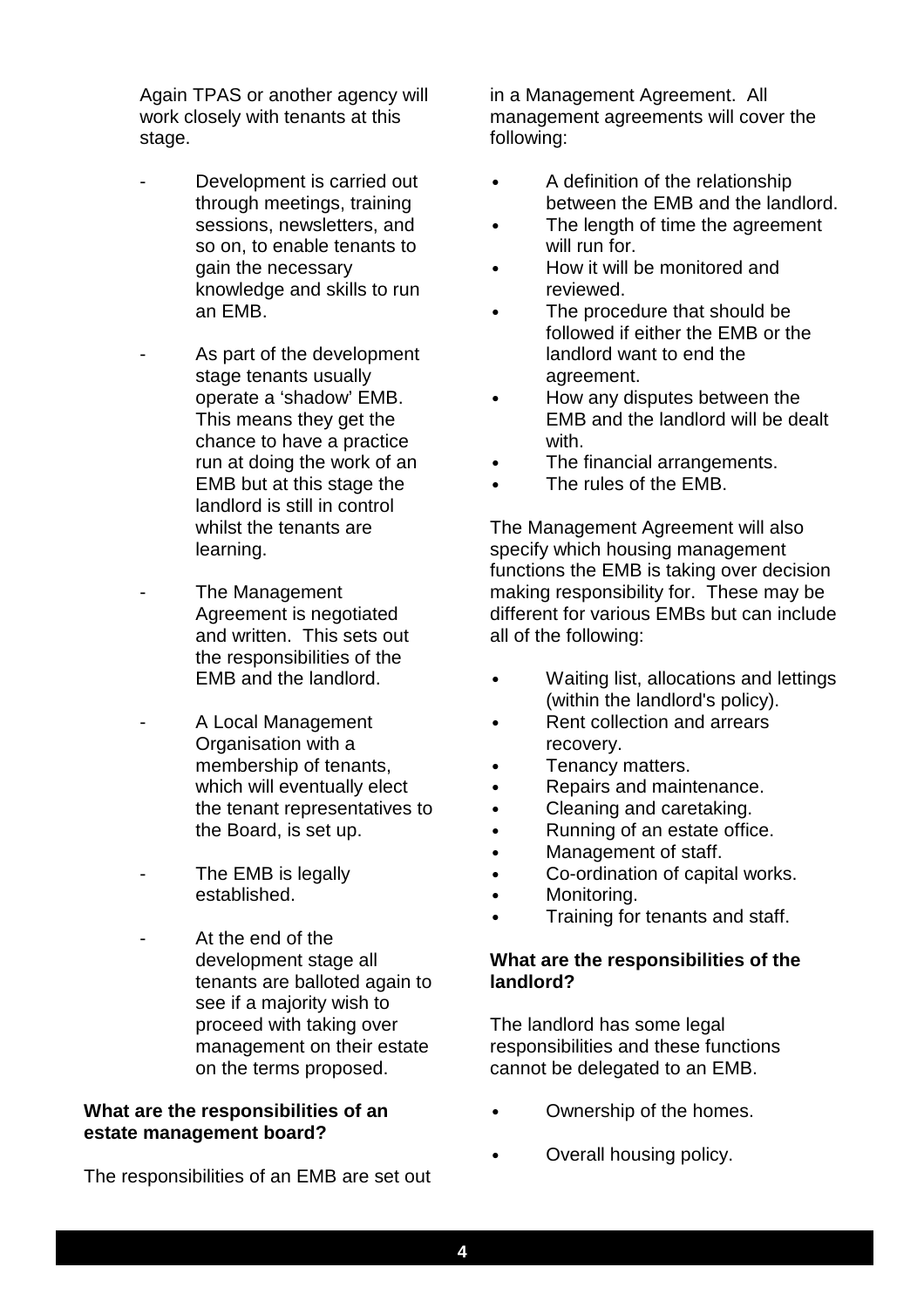- Setting minimum standards and monitoring them.
- Setting rent levels.
- Allocating the budget to the EMB.
- Capital allocation.
- Nominations to the waiting list, allocations policy, and ensuring that legal responsibilities to house homeless people and other priority groups are met.
- Training and support.
- Corporate membership of the EMB and nomination of landlord representatives.
- All matters connected with the employment rights and the conditions of service of the staff employed by the EMB: for example, wages, grievance and disciplinary procedures, appointments and dismissals, pensions and so on.

#### **What are the advantages and disadvantages of having an estate management board?**

#### **Advantages**

- Homes are still owned by the landlord so tenants' rights are not changed in any way.
- Tenants have much more decision making power over their housing services but they can still get a lot of help from the landlord. Local management and tenant management can improve repairs, voids, community spirit, etc.
- EMBs have so far had a better chance of getting Government money for improvements to the

homes they control. This, of course, depends on Government policy and may change as more EMBs are set up.

- The local office is likely to be more accessible to tenants, more aware of their needs and quicker to respond.
- Budget savings that are made when an EMB is operating well can be spent on improvements that the EMB decides on.
- An EMB offers tenants the opportunity for decision making power without tenants alone having to take on the responsibilities of a Tenant Management Co-op.
- It takes fewer active tenants to run an EMB than are needed for a Tenant Management Co-op.

#### **Disadvantages**

- The landlord continues to set the rents so savings cannot result in reduced rents.
- Tenants who are on the Board may find it difficult to cope with the amount of work involved.
- Care needs to be taken that the EMB is not only attractive to many tenants because of the possibility that it will bring more resources into the EMB area. There are no guarantees that an EMB will result in extra money being allocated either from the landlord or the Government.
- The issue of making sure that tenants have a chance to influence decisions can arise. The Board may become distant from other tenants or allow staff to have a high level of influence.